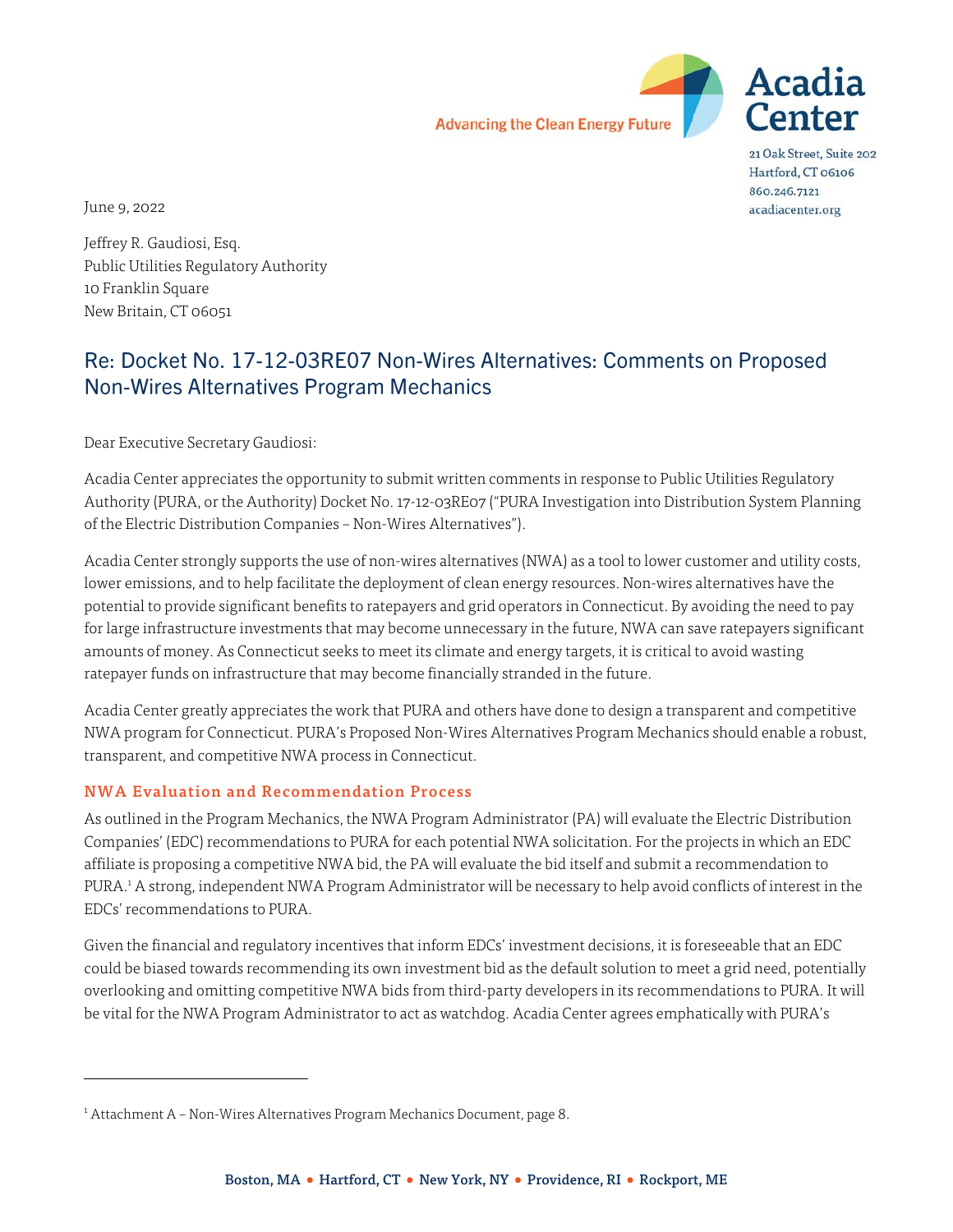

2

requirement that the "NWA Program Administrator must be fully independent of the EDCs and other stakeholders."2 Transparent and detailed review by the PA will be essential to level the playing for competitive NWA solutions.

### Distribution System Investment Thresholds

The Authority requires every planned distribution investment over \$250,000 to be disclosed in the EDCs' annual filings.<sup>3</sup> Acadia Center agrees with this requirement.

The Program Mechanics detail three threshold categories for proposed NWA projects based on planned and budgeted investment costs: "presumptive" (over \$1 million), "potential" (above \$500k), and "unlikely" (below \$500k). If PURA could theoretically choose any of the distribution investments included in the EDC filings for a competitive NWA solicitation process, categorizing projects below \$500k as "unlikely" before a full assessment has occurred seems to suggest that projects below \$500k will rarely, if ever, be chosen for a competitive NWA solicitation process.

Acadia Center would appreciate more information from the Authority about how "potential" projects over \$500k will be evaluated and pursued and how that process may differ compared to "presumptive" projects over \$1 million. If the Authority pursues a \$1 million review threshold rather than a \$500k threshold for proposed projects to undergo the full NWA process, Acadia Center would encourage the Authority to revisit this question in the future after stakeholders have gained more experience and comfort with the NWA program. And if there is a \$1 million review threshold, NWA Program Administrator will continue to play a key role in making recommendations and reviewing the EDCs' recommendations and should not lose its ability to ultimately recommend a project that is less than \$1 million for the full NWA process.

The Program Mechanics state that related projects should be considered together as a single NWA opportunity: "For example, a series of planned upgrades to the same substation spread over three years with budgets of \$90,000 in year one, \$150,000 in year two, and \$270,000 in year three should be presented as a single 'potential NWA opportunity' with a planned budget over three years of \$510,000."<sup>4</sup> Acadia Center agrees with this requirement. However, NWAs can be at a disadvantage when faced with prohibitively large grid needs requirements, which can keep potential NWA solutions out of consideration. It will be important to assess multiple related projects together but also to fairly consider each individual component of a project that may be appropriate for an NWA, even if a single NWA may not be the best solution for every aspect of the related projects.

#### Performance Incentives

The Program Mechanics propose several categories of incentives that PURA may offer to incentivize the EDCs to pursue NWA opportunities, including Shared Savings Incentives and RORs Adder or Deduction. Throughout this proceeding, the Authority has expressed a desire for the pursuit of NWA to become part of the normal course of business for Connecticut's EDCs. As such, Acadia Center believes that positive incentives or rewards should only be used sparingly, if at all. The Authority has made clear that going forward it will be business-as-usual for the EDCs and

<sup>2</sup> Attachment A – Non-Wires Alternatives Program Mechanics Document, page 2.

<sup>3</sup> Attachment A – Non-Wires Alternatives Program Mechanics Document, page 6.

<sup>4</sup> Attachment A – Non-Wires Alternatives Program Mechanics Document, page 7.